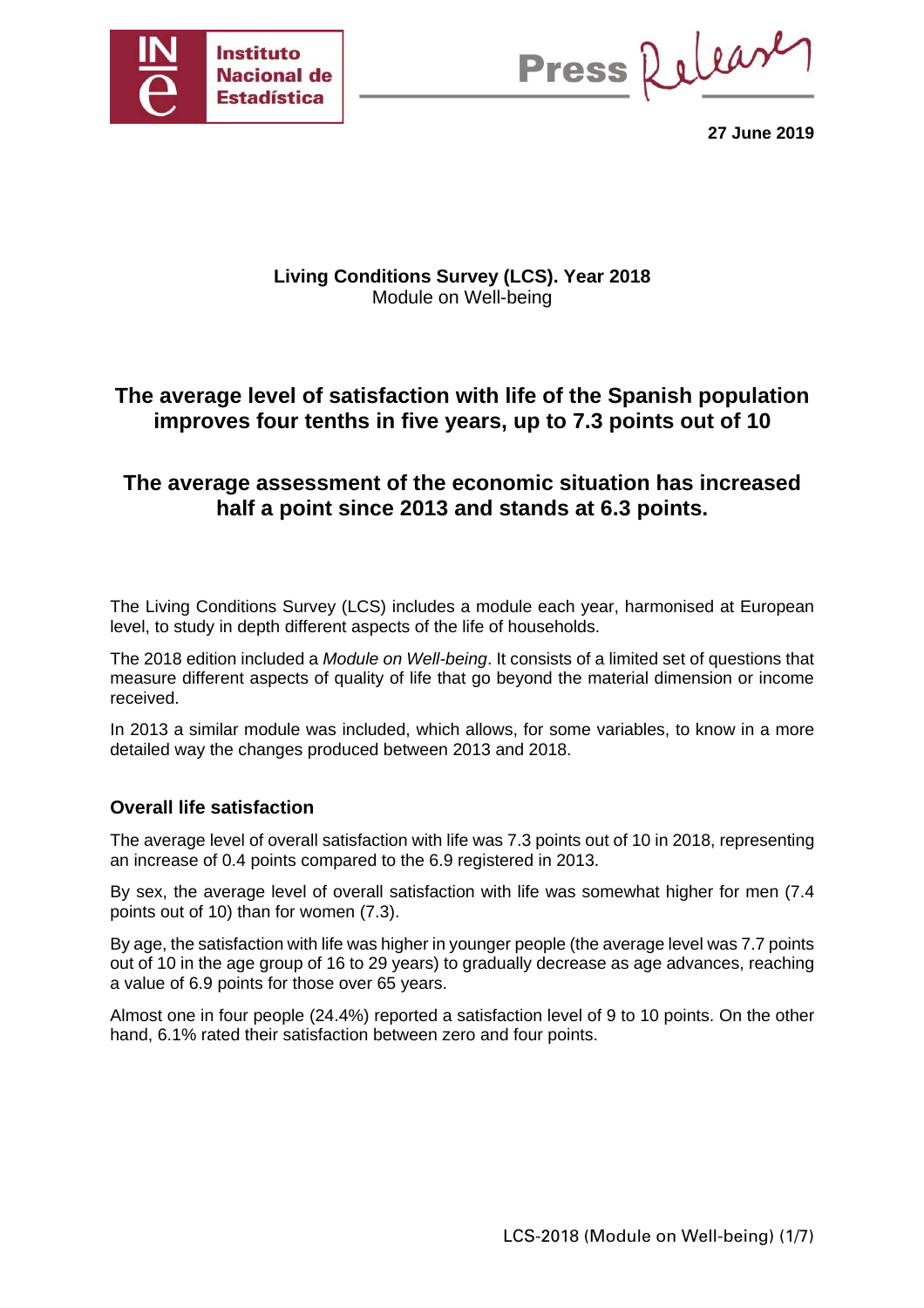### **Overall satisfaction with life, according to income and level of studies**

The overall satisfaction with life was higher in people with the highest household income and the highest level of education.

Thus, the average assessment of persons living in households with high incomes reached 7.9 points out of 10, as compared with 6.7 points for those with lower incomes.

Regarding the level of studies, the average level of overall satisfaction with life of persons with a higher level of education was 7.8 points, while those with a primary education or lower had an average assessment of 6.6 points.

#### **Overall life satisfaction**

Press Releary

|                                        | De $0a4$ |      | $5-6$ |      | 7a8  |      | 9a10 |      | Valor medio |      |
|----------------------------------------|----------|------|-------|------|------|------|------|------|-------------|------|
|                                        | 2013     | 2018 | 2013  | 2018 | 2013 | 2018 | 2013 | 2018 | 2013        | 2018 |
| <b>TOTAL</b>                           | 9,7      | 6,1  | 26,7  | 19,2 | 45,2 | 50,3 | 18,4 | 24,4 | 6,9         | 7,3  |
| <b>GRUPO DE EDAD</b>                   |          |      |       |      |      |      |      |      |             |      |
| De 16 a 29 años                        | 6,6      | 3,0  | 20,3  | 14,9 | 49,1 | 49,5 | 24,0 | 32,5 | 7,3         | 7,7  |
| De 30 a 44 años                        | 8,9      | 4,0  | 24,7  | 16,5 | 45,9 | 52,0 | 20,5 | 27,5 | 7,0         | 7,6  |
| De 45 a 64 años                        | 10,4     | 6,9  | 29,3  | 20,4 | 45,8 | 51,3 | 14,5 | 21,5 | 6,7         | 7,2  |
| 65 o más años                          | 12,6     | 9,9  | 30,8  | 23,9 | 39,8 | 47,3 | 16,8 | 18,9 | 6,6         | 6,9  |
| <b>SEXO</b>                            |          |      |       |      |      |      |      |      |             |      |
| Varones                                | 9,9      | 5,8  | 26,7  | 18,6 | 45,2 | 51,2 | 18,2 | 24,4 | 6,9         | 7,4  |
| <b>Mujeres</b>                         | 9,6      | 6,5  | 26,6  | 19,8 | 45,1 | 49,5 | 18,7 | 24,3 | 6,9         | 7,3  |
| QUINTIL DE RENTA POR UNIDAD DE CONSUMO |          |      |       |      |      |      |      |      |             |      |
| <b>Primer Quintil</b>                  | 17,6     | 11,7 | 33,4  | 27,2 | 36,3 | 45,0 | 12,7 | 16,1 | 6,2         | 6,7  |
| Segundo Quintil                        | 12,4     | 8,6  | 30,5  | 24,1 | 41,9 | 47,8 | 15,2 | 19,5 | 6,6         | 7,0  |
| <b>Tercer Quintil</b>                  | 9,4      | 5,2  | 28,1  | 19,5 | 45,1 | 51,4 | 17,4 | 23,9 | 6,9         | 7,4  |
| <b>Cuarto Quintil</b>                  | 5,5      | 3,3  | 24,4  | 15,1 | 48,3 | 53,3 | 21,8 | 28,3 | 7,2         | 7,6  |
| Quinto Quintil                         | 4,6      | 2,2  | 17,7  | 10,7 | 53,3 | 53,7 | 24,4 | 33,4 | 7,5         | 7,9  |
| NIVEL DE FORMACIÓN ALCANZADO           |          |      |       |      |      |      |      |      |             |      |
| Educación primaria o inferior          | 15,9     | 12,8 | 34,6  | 28,6 | 36,6 | 44,0 | 12,9 | 14,7 | 6,3         | 6,6  |
| Secundaria primera etapa               | 10,1     | 6,1  | 29,3  | 21,7 | 43,4 | 50,2 | 17,3 | 22,0 | 6,8         | 7,2  |
| Secundaria segunda etapa               | 6,9      | 3,1  | 23,7  | 17,5 | 48,7 | 52,6 | 20,7 | 25,8 | 7,1         | 7,5  |
| Educación superior                     | 5,6      | 2,8  | 18,6  | 11,5 | 52,6 | 53,3 | 23,3 | 32,4 | 7,4         | 7,8  |
| RELACIÓN CON LA ACTIVIDAD              |          |      |       |      |      |      |      |      |             |      |
| Ocupados                               | 4,6      | 2,3  | 22,3  | 14,7 | 52,0 | 55,0 | 21,2 | 28,0 | 7,3         | 7,7  |
| Parados                                | 20,3     | 14,1 | 35,0  | 32,0 | 33,5 | 40,0 | 11,2 | 14,0 | 6,0         | 6,4  |
| <b>Jubilados</b>                       | 10,4     | 8,0  | 29,4  | 21,8 | 42,9 | 49,5 | 17,3 | 20,7 | 6,8         | 7,1  |
| Otros inactivos                        | 10,7     | 8,9  | 26,4  | 20,3 | 43,1 | 46,0 | 19,7 | 24,8 | 6,8         | 7,2  |
| NACIONALIDAD                           |          |      |       |      |      |      |      |      |             |      |
| Española                               | 9,4      | 6,0  | 26,3  | 19,1 | 45,8 | 50,5 | 18,5 | 24,4 | 6,9         | 7,3  |
| Extranjera (Unión Europea)             | 8,7      | 9,4  | 30,7  | 16,7 | 42,1 | 48,8 | 18,5 | 25,1 | 6,8         | 7,2  |
| Extranjera (Resto del mundo)           | 14,2     | 5,9  | 29,6  | 23,5 | 38,3 | 47,8 | 17,9 | 22,8 | 6,6         | 7,2  |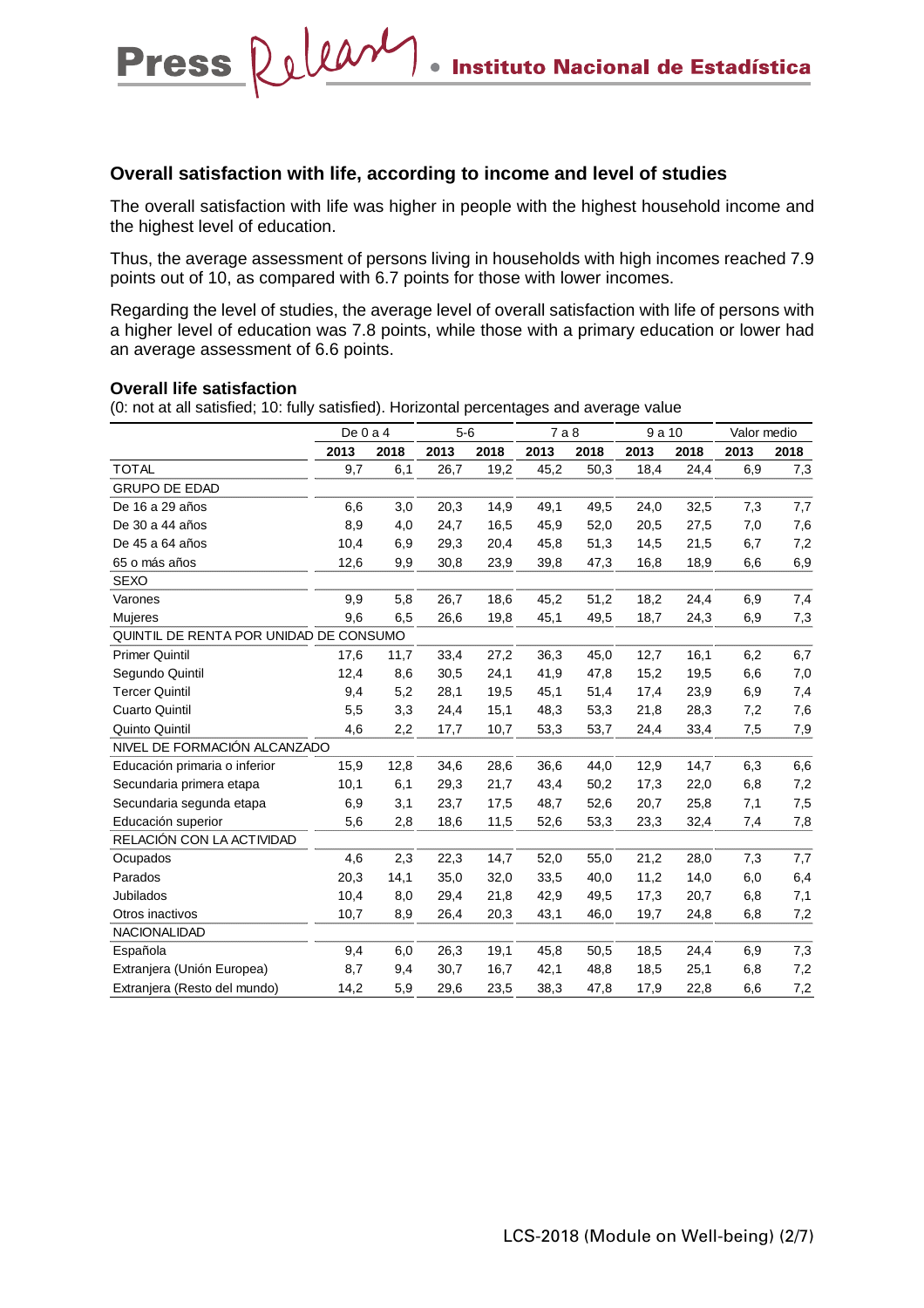#### **Satisfaction with the economic situation**

Press Releary

The average assessment of satisfaction with the economic situation has increased from 5.8 points out of 10 in 2013 to 6.3 points in 2018.

The persons with the highest level of income in 2018 were the most satisfied with the financial situation of their household (with an average score of 7.5 points out of 10). By educational level, the most satisfied were those with higher education (7.1 points).

At the opposite extreme were the unemployed, with an average assessment of 4.7 points out of 10. 39.9% of the unemployed declared a level of satisfaction of four points or less. This percentage was almost 10 points lower than in 2013, when 49.0% declared that score.

#### **Satisfaction with the economic situation**

|                                        | De $0a4$ |      | $5-6$ |      | 7a8  |      | 9a10 |      | Valor medio |      |
|----------------------------------------|----------|------|-------|------|------|------|------|------|-------------|------|
|                                        | 2013     | 2018 | 2013  | 2018 | 2013 | 2018 | 2013 | 2018 | 2013        | 2018 |
| <b>TOTAL</b>                           | 23,4     | 16,3 | 36,6  | 32,2 | 32,7 | 39,2 | 7,4  | 12,3 | 5,8         | 6,3  |
| <b>GRUPO DE EDAD</b>                   |          |      |       |      |      |      |      |      |             |      |
| De 16 a 29 años                        | 22,2     | 14,2 | 32,6  | 29,9 | 34,5 | 39,3 | 10,8 | 16,6 | 6,0         | 6,5  |
| De 30 a 44 años                        | 24,8     | 14,6 | 36,6  | 31,9 | 31,8 | 40,6 | 6,8  | 12,9 | 5,6         | 6,4  |
| De 45 a 64 años                        | 25,4     | 18,4 | 37,0  | 31,0 | 31,6 | 39,6 | 6,0  | 11,0 | 5,6         | 6,1  |
| 65 o más años                          | 19,1     | 16,8 | 39,4  | 36,1 | 34,1 | 36,9 | 7,5  | 10,2 | 6,0         | 6,2  |
| <b>SEXO</b>                            |          |      |       |      |      |      |      |      |             |      |
| Varones                                | 23,4     | 15,5 | 36,6  | 31,2 | 32,6 | 40,3 | 7,4  | 13,1 | 5,8         | 6,4  |
| Mujeres                                | 23,3     | 17,1 | 36,5  | 33,2 | 32,8 | 38,2 | 7,3  | 11,5 | 5,8         | 6,2  |
| QUINTIL DE RENTA POR UNIDAD DE CONSUMO |          |      |       |      |      |      |      |      |             |      |
| <b>Primer Quintil</b>                  | 45,9     | 37,0 | 35,3  | 37,1 | 16,1 | 21,0 | 2,7  | 4,9  | 4,4         | 4,9  |
| Segundo Quintil                        | 31,9     | 22,6 | 41,8  | 41,9 | 22,1 | 29,2 | 4,3  | 6,2  | 5,2         | 5,7  |
| <b>Tercer Quintil</b>                  | 21,9     | 12,9 | 41,7  | 36,5 | 31,4 | 40,8 | 5,1  | 9,7  | 5,7         | 6,3  |
| <b>Cuarto Quintil</b>                  | 12,4     | 7,2  | 38,9  | 27,9 | 39,9 | 50,2 | 8,8  | 14,7 | 6,3         | 6,9  |
| Quinto Quintil                         | 6,9      | 3,3  | 25,6  | 18,0 | 52,2 | 53,5 | 15,4 | 25,2 | 7,0         | 7,5  |
| NIVEL DE FORMACIÓN ALCANZADO           |          |      |       |      |      |      |      |      |             |      |
| Educación primaria o inferior          | 30,6     | 26,0 | 39,5  | 40,0 | 25,5 | 27,7 | 4,4  | 6,3  | 5,3         | 5,5  |
| Secundaria primera etapa               | 28,8     | 20,6 | 37,3  | 36,7 | 28,0 | 33,5 | 6,0  | 9,3  | 5,4         | 5,9  |
| Secundaria segunda etapa               | 19,3     | 13,4 | 38,7  | 31,5 | 34,6 | 43,6 | 7,5  | 11,6 | 5,9         | 6,4  |
| Educación superior                     | 14,3     | 7,9  | 31,3  | 23,3 | 42,8 | 49,1 | 11,6 | 19,7 | 6,4         | 7,1  |
| RELACIÓN CON LA ACTIVIDAD              |          |      |       |      |      |      |      |      |             |      |
| Ocupados                               | 16,0     | 10,0 | 37,0  | 30,6 | 38,9 | 45,2 | 8,2  | 14,2 | 6,2         | 6,7  |
| Parados                                | 49,0     | 39,9 | 34,5  | 35,6 | 13,7 | 19,0 | 2,8  | 5,4  | 4,3         | 4,7  |
| <b>Jubilados</b>                       | 16,0     | 13,5 | 38,7  | 34,3 | 37,0 | 40,5 | 8,3  | 11,8 | 6,1         | 6,4  |
| Otros inactivos                        | 22,4     | 20,3 | 36,0  | 32,4 | 32,9 | 35,4 | 8,7  | 11,9 | 5,9         | 6,1  |
| <b>NACIONALIDAD</b>                    |          |      |       |      |      |      |      |      |             |      |
| Española                               | 22,3     | 15,8 | 36,5  | 32,0 | 33,8 | 39,8 | 7,5  | 12,4 | 5,8         | 6,3  |
| Extranjera (Unión Europea)             | 22,6     | 17,1 | 39,8  | 35,9 | 27,8 | 33,1 | 9,8  | 13,9 | 5,8         | 6,0  |
| Extranjera (Resto del mundo)           | 38,2     | 25,2 | 36,0  | 33,4 | 20,8 | 32,0 | 5,0  | 9,3  | 5,0         | 5,7  |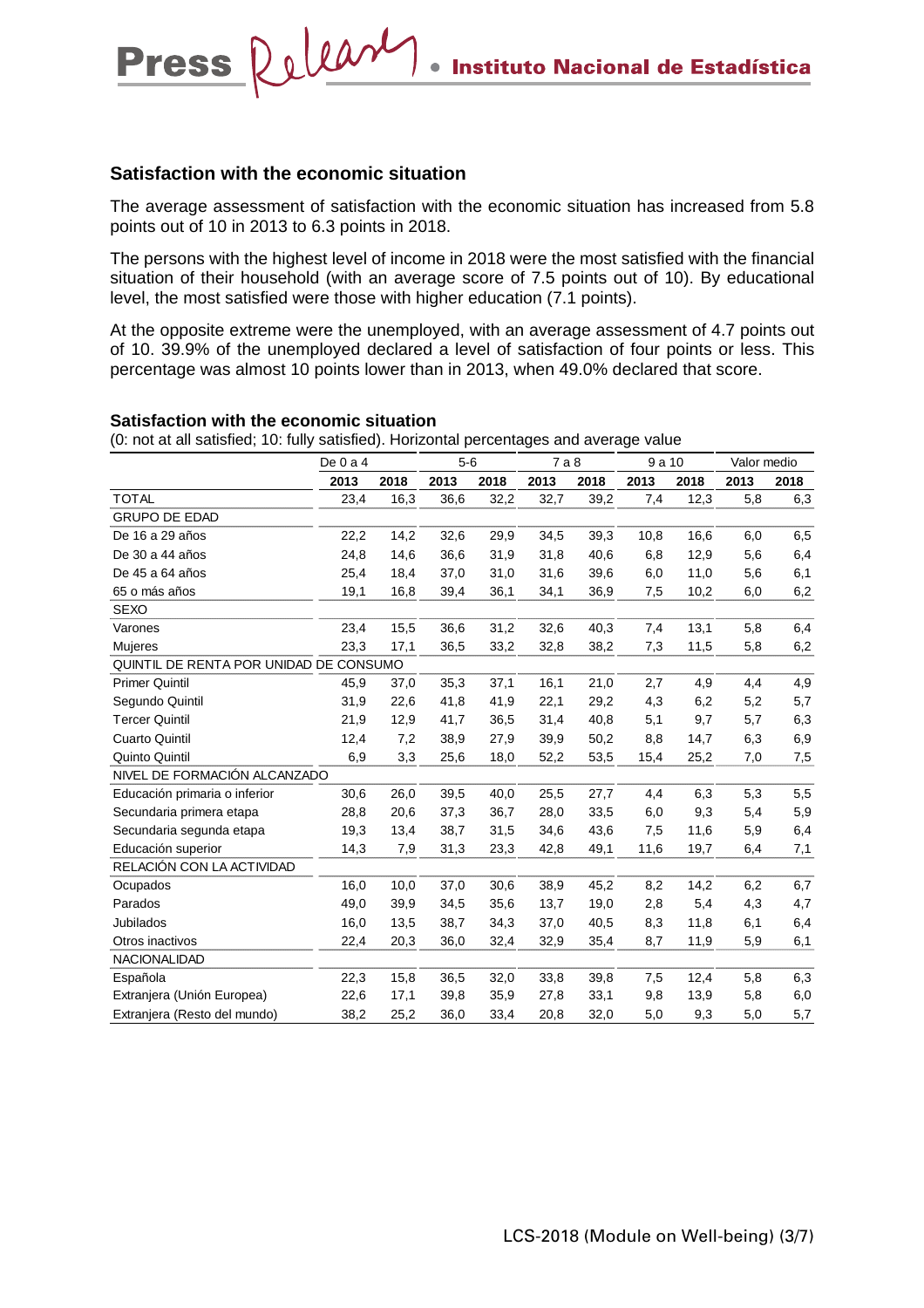### **Satisfaction with the job**

Press Releary

The average satisfaction with the current job has gone from 6.9 points out of 10 in 2013 to 7.3 points in 2018.

The most satisfied persons in 2018 were those living in households with the highest income level (7.7 points of average assessment in 2018, as compared with 7.2 in 2013) and those with higher education (7.6 points).

In turn, the foreign population showed the highest percentage of people dissatisfied with the job (11.5% scored their satisfaction between zero and four points).

By sex, the satisfaction with the job was quite similar between women (whose average assessment was 7.3 points) and men (7.4 points).

#### **Satisfaction with their current job**

|                                        | De $0a4$ |      | $5-6$ |      | 7 a 8 |      | 9 a 10 |      | Valor medio |      |
|----------------------------------------|----------|------|-------|------|-------|------|--------|------|-------------|------|
|                                        | 2013     | 2018 | 2013  | 2018 | 2013  | 2018 | 2013   | 2018 | 2013        | 2018 |
| <b>TOTAL</b>                           | 10,1     | 6,4  | 26,4  | 20,4 | 44,2  | 47,6 | 19,4   | 25,6 | 6,9         | 7,3  |
| <b>GRUPO DE EDAD</b>                   |          |      |       |      |       |      |        |      |             |      |
| De 16 a 29 años                        | 9,2      | 5,1  | 28,4  | 21,8 | 41,1  | 43,0 | 21,2   | 30,1 | 6,9         | 7,4  |
| De 30 a 44 años                        | 10,0     | 6,0  | 25,0  | 20,5 | 46,1  | 47,7 | 18,9   | 25,8 | 6,9         | 7,4  |
| De 45 a 64 años                        | 10,5     | 7,1  | 27,3  | 19,9 | 42,9  | 48,9 | 19,3   | 24,2 | 6,9         | 7,3  |
| 65 o más años                          | 5,5      | 10,6 | 25,4  | 9,1  | 39,1  | 52,9 | 30,0   | 27,5 | 7,4         | 7,5  |
| <b>SEXO</b>                            |          |      |       |      |       |      |        |      |             |      |
| Varones                                | 10,4     | 6,0  | 27,3  | 20,0 | 43,6  | 48,6 | 18,7   | 25,4 | 6,8         | 7,4  |
| Mujeres                                | 9,6      | 6,8  | 25,2  | 20,8 | 44,8  | 46,5 | 20,9   | 26,0 | 7,0         | 7,3  |
| QUINTIL DE RENTA POR UNIDAD DE CONSUMO |          |      |       |      |       |      |        |      |             |      |
| <b>Primer Quintil</b>                  | 17,4     | 11,2 | 32,9  | 28,4 | 33,5  | 40,8 | 16,2   | 19,6 | 6,3         | 6,8  |
| Segundo Quintil                        | 11,9     | 7,7  | 29,6  | 27,1 | 40,7  | 43,8 | 17,7   | 21,4 | 6,7         | 7,0  |
| <b>Tercer Quintil</b>                  | 10,3     | 7,3  | 26,5  | 20,2 | 43,7  | 48,6 | 19,4   | 23,9 | 6,9         | 7,3  |
| <b>Cuarto Quintil</b>                  | 8,4      | 4,4  | 25,5  | 17,7 | 46,9  | 50,4 | 19,2   | 27,6 | 7,0         | 7,5  |
| Quinto Quintil                         | 7,4      | 4,4  | 22,7  | 15,1 | 48,1  | 49,9 | 21,8   | 30,6 | 7,2         | 7,7  |
| NIVEL DE FORMACIÓN ALCANZADO           |          |      |       |      |       |      |        |      |             |      |
| Educación primaria o inferior          | 12,2     | 8,7  | 33,4  | 32,3 | 37,8  | 43,5 | 16,6   | 15,5 | 6,6         | 6,7  |
| Secundaria primera etapa               | 10,3     | 6,7  | 28,8  | 24,1 | 41,6  | 47,9 | 19,3   | 21,4 | 6,8         | 7,2  |
| Secundaria segunda etapa               | 11,0     | 8,4  | 27,6  | 22,4 | 42,6  | 48,1 | 18,9   | 21,0 | 6,8         | 7,1  |
| Educación superior                     | 8,9      | 4,7  | 22,6  | 15,5 | 48,1  | 47,8 | 20,5   | 31,9 | 7,1         | 7,6  |
| <b>NACIONALIDAD</b>                    |          |      |       |      |       |      |        |      |             |      |
| Española                               | 9,7      | 6,0  | 26,1  | 20,1 | 44,4  | 48,0 | 19,8   | 25,9 | 6,9         | 7,4  |
| Extranjera (Unión Europea)             | 8,4      | 6,1  | 30,8  | 24,3 | 45,3  | 38,4 | 15,6   | 31,1 | 6,7         | 7,3  |
| Extranjera (Resto del mundo)           | 15,7     | 11,5 | 26,6  | 22,1 | 40,0  | 47,3 | 17,6   | 19,1 | 6,6         | 7,0  |
|                                        |          |      |       |      |       |      |        |      |             |      |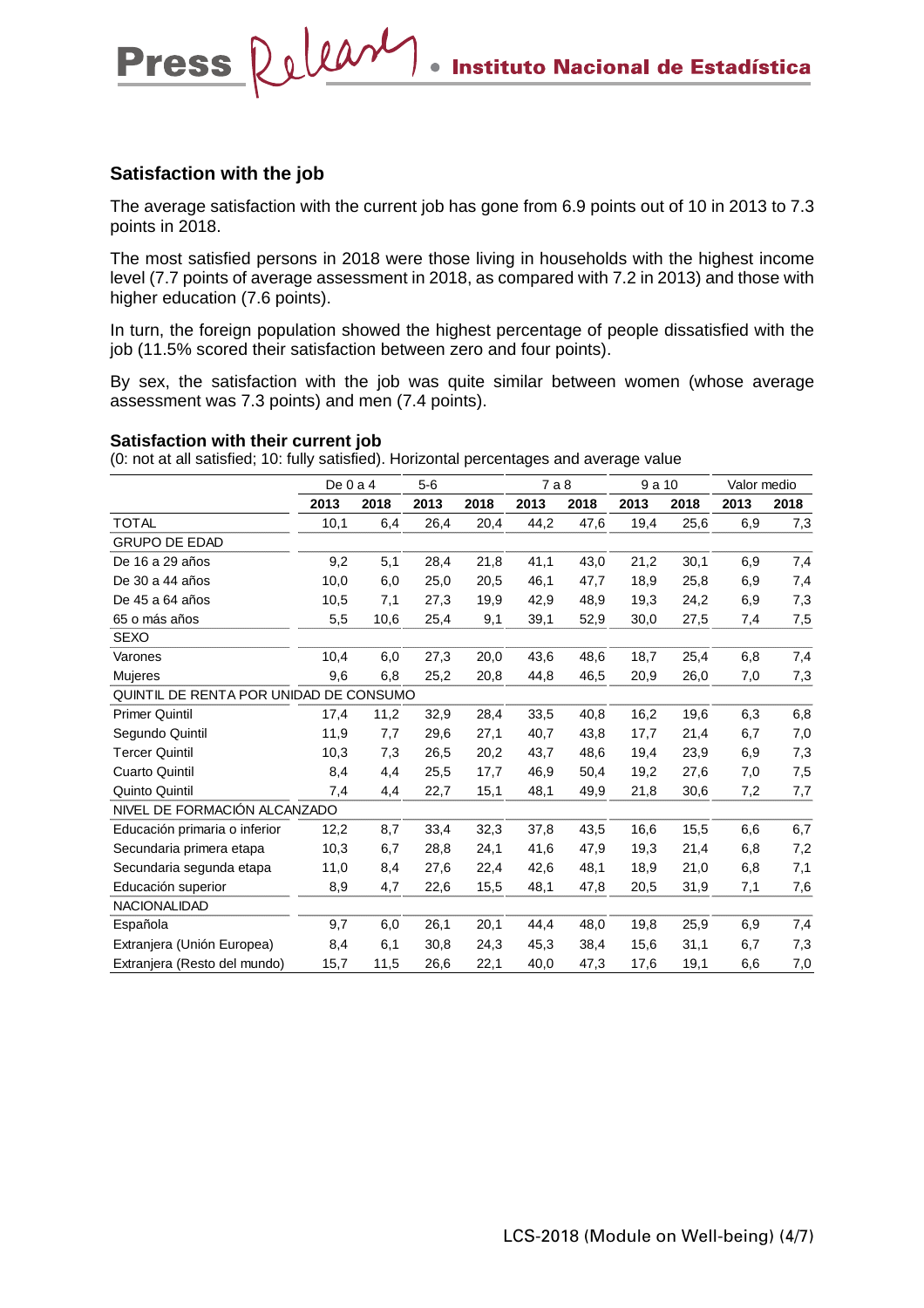### **Satisfaction with the time available**

Press Releary

By age, people aged 65 and over were, in general, those who considered themselves most satisfied with the time they have to do what they like. Their average value was 7.6 points out of 10.

In turn, people from 30 to 44 were the least satisfied with their time available (6.3 points on average). However, when comparing the results for 2018 with those for 2013, there is a slight increase in this assessment.

#### **Satisfaction with the time available to do what one likes**

|                                        | De $0a4$ |      | $5-6$ |      | 7a8  |      | 9a10 |      | Valor medio |      |
|----------------------------------------|----------|------|-------|------|------|------|------|------|-------------|------|
|                                        | 2013     | 2018 | 2013  | 2018 | 2013 | 2018 | 2013 | 2018 | 2013        | 2018 |
| <b>TOTAL</b>                           | 16,1     | 13,2 | 26,7  | 23,3 | 36,0 | 40,5 | 21,2 | 23,0 | 6,6         | 6,8  |
| <b>GRUPO DE EDAD</b>                   |          |      |       |      |      |      |      |      |             |      |
| De 16 a 29 años                        | 11,5     | 8,4  | 23,8  | 21,7 | 39,9 | 43,6 | 24,9 | 26,3 | 7,0         | 7,2  |
| De 30 a 44 años                        | 21,5     | 19,0 | 33,0  | 27,2 | 32,9 | 38,8 | 12,6 | 14,9 | 6,0         | 6,3  |
| De 45 a 64 años                        | 18,9     | 15,9 | 27,1  | 25,7 | 36,6 | 39,2 | 17,4 | 19,3 | 6,4         | 6,6  |
| 65 o más años                          | 7,7      | 5,6  | 19,2  | 16,3 | 36,2 | 42,3 | 36,8 | 35,8 | 7,5         | 7,6  |
| <b>SEXO</b>                            |          |      |       |      |      |      |      |      |             |      |
| Varones                                | 15,3     | 12,6 | 26,6  | 23,3 | 35,5 | 39,8 | 22,6 | 24,3 | 6,7         | 6,9  |
| Mujeres                                | 16,9     | 13,8 | 26,8  | 23,3 | 36,4 | 41,2 | 19,9 | 21,7 | 6,5         | 6,8  |
| QUINTIL DE RENTA POR UNIDAD DE CONSUMO |          |      |       |      |      |      |      |      |             |      |
| <b>Primer Quintil</b>                  | 17,2     | 15,4 | 27,6  | 25,8 | 34,6 | 38,9 | 20,6 | 19,9 | 6,5         | 6,6  |
| Segundo Quintil                        | 16,8     | 14,6 | 28,0  | 22,4 | 35,5 | 41,0 | 19,8 | 22,0 | 6,5         | 6,8  |
| <b>Tercer Quintil</b>                  | 16,2     | 13,1 | 25,3  | 22,7 | 36,2 | 42,0 | 22,4 | 22,2 | 6,7         | 6,8  |
| <b>Cuarto Quintil</b>                  | 16,2     | 12,4 | 25,4  | 22,6 | 36,1 | 40,5 | 22,3 | 24,5 | 6,7         | 7,0  |
| Quinto Quintil                         | 14,5     | 10,5 | 27,2  | 23,3 | 37,3 | 40,2 | 21,0 | 26,1 | 6,7         | 7,1  |
| NIVEL DE FORMACIÓN ALCANZADO           |          |      |       |      |      |      |      |      |             |      |
| Educación primaria o inferior          | 12,2     | 8,9  | 25,3  | 21,9 | 35,9 | 42,9 | 26,6 | 26,2 | 7,0         | 7,2  |
| Secundaria primera etapa               | 17,2     | 13,4 | 25,9  | 24,3 | 36,1 | 40,1 | 20,8 | 22,1 | 6,6         | 6,8  |
| Secundaria segunda etapa               | 17,5     | 14,9 | 26,6  | 23,5 | 37,0 | 40,3 | 18,9 | 21,3 | 6,5         | 6,7  |
| Educación superior                     | 17,9     | 14,8 | 28,9  | 23,4 | 35,1 | 39,2 | 18,1 | 22,6 | 6,4         | 6,8  |
| RELACIÓN CON LA ACTIVIDAD              |          |      |       |      |      |      |      |      |             |      |
| Ocupados                               | 24,0     | 18,8 | 32,6  | 28,5 | 33,4 | 38,1 | 10,0 | 14,6 | 5,8         | 6,3  |
| Parados                                | 13,0     | 11,5 | 24,6  | 21,0 | 37,0 | 43,3 | 25,4 | 24,2 | 6,9         | 7,0  |
| <b>Jubilados</b>                       | 6,5      | 4,8  | 17,5  | 14,1 | 35,8 | 41,9 | 40,2 | 39,1 | 7,7         | 7,8  |
| Otros inactivos                        | 10,5     | 8,3  | 23,6  | 20,6 | 40,1 | 43,4 | 25,7 | 27,7 | 7,1         | 7,2  |
| <b>NACIONALIDAD</b>                    |          |      |       |      |      |      |      |      |             |      |
| Española                               | 15,8     | 13,0 | 26,3  | 23,1 | 36,3 | 40,6 | 21,6 | 23,3 | 6,6         | 6,9  |
| Extranjera (Unión Europea)             | 20,8     | 13,0 | 23,5  | 23,5 | 33,7 | 39,4 | 21,9 | 24,1 | 6,5         | 6,8  |
| Extranjera (Resto del mundo)           | 17,5     | 17,3 | 33,8  | 27,3 | 33,4 | 39,8 | 15,3 | 15,6 | 6,3         | 6,5  |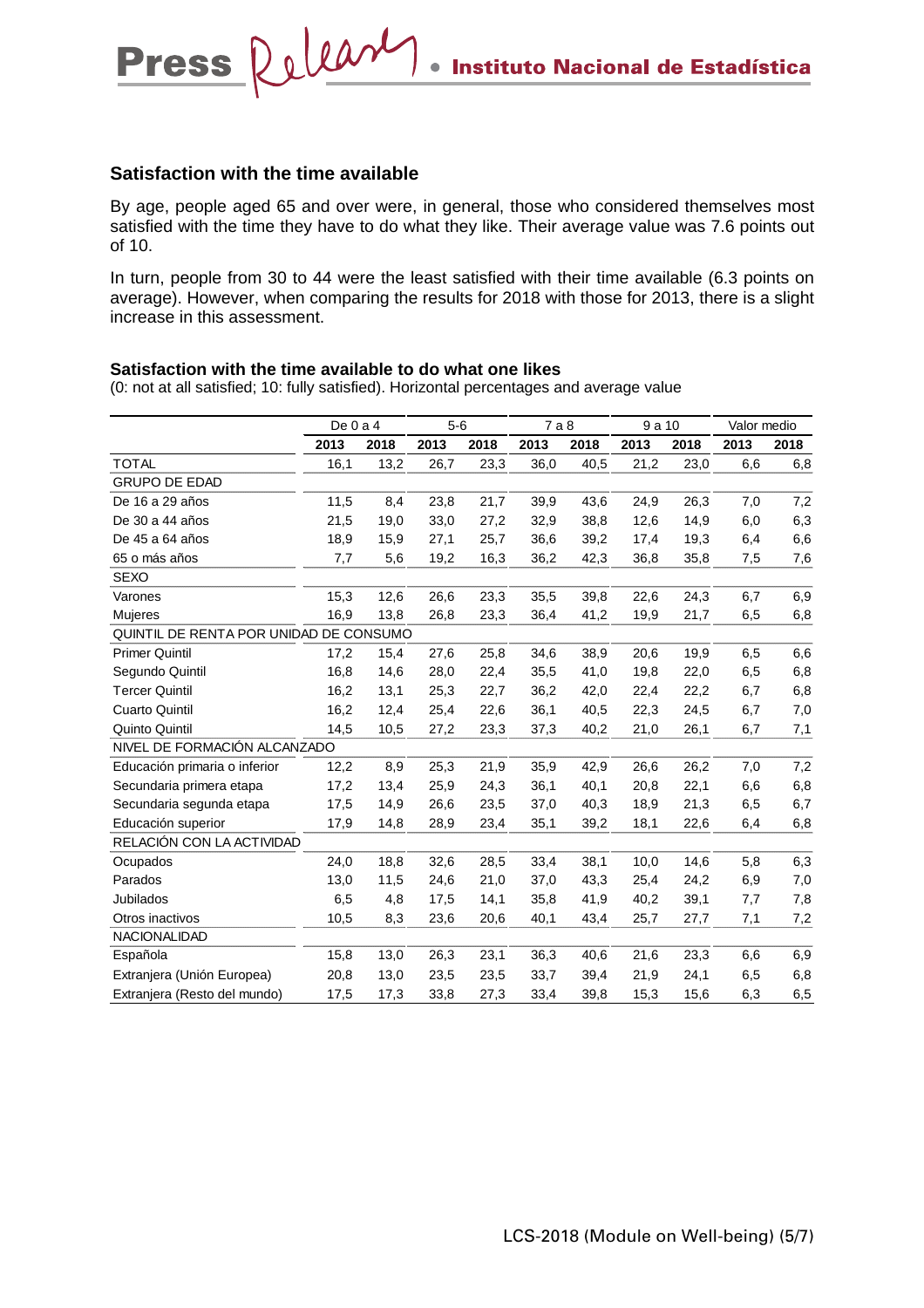#### **Personal relationships**

The population aged 16 to 29 was the most satisfied with their personal relationships, with an average assessment of 8.5 points in 2018.

The percentage of persons who gave a value of zero to four points to their personal relationships did not reach 3.0% in any of the groups considered.

#### **Satisfaction with personal relationships**

(0: not at all satisfied; 10: fully satisfied). Horizontal percentages and average value

|                                        | De $0a4$ |      | $5-6$ |      | 7a8  |      | 9 a 10 |      | Valor medio |      |
|----------------------------------------|----------|------|-------|------|------|------|--------|------|-------------|------|
|                                        | 2013     | 2018 | 2013  | 2018 | 2013 | 2018 | 2013   | 2018 | 2013        | 2018 |
| <b>TOTAL</b>                           | 3,5      | 1,9  | 14,9  | 8,5  | 45,6 | 41,3 | 36,0   | 48,3 | 7,8         | 8,2  |
| <b>GRUPO DE EDAD</b>                   |          |      |       |      |      |      |        |      |             |      |
| De 16 a 29 años                        | 1,7      | 1,1  | 11,8  | 5,4  | 44,5 | 38,0 | 42,0   | 55,5 | 8,1         | 8,5  |
| De 30 a 44 años                        | 3,9      | 1,8  | 14,3  | 8,3  | 45,4 | 41,5 | 36,4   | 48,4 | 7,8         | 8,3  |
| De 45 a 64 años                        | 3,9      | 2,2  | 15,7  | 9,2  | 48,4 | 43,9 | 32,0   | 44,7 | 7,7         | 8,2  |
| 65 o más años                          | 4,0      | 2,3  | 17,2  | 9,7  | 42,3 | 39,7 | 36,4   | 48,3 | 7,8         | 8,2  |
| <b>SEXO</b>                            |          |      |       |      |      |      |        |      |             |      |
| Varones                                | 3,3      | 1,9  | 15,0  | 8,5  | 46,4 | 42,8 | 35,2   | 46,8 | 7,8         | 8,2  |
| Mujeres                                | 3,7      | 2,0  | 14,8  | 8,4  | 44,7 | 39,9 | 36,8   | 49,7 | 7,8         | 8,3  |
| QUINTIL DE RENTA POR UNIDAD DE CONSUMO |          |      |       |      |      |      |        |      |             |      |
| <b>Primer Quintil</b>                  | 5,2      | 2,7  | 18,9  | 11,4 | 41,9 | 41,6 | 34,0   | 44,3 | 7,6         | 8,0  |
| Segundo Quintil                        | 4,5      | 2,8  | 18,5  | 10,1 | 43,6 | 41,6 | 33,3   | 45,5 | 7,6         | 8,1  |
| <b>Tercer Quintil</b>                  | 3,3      | 1,3  | 15,1  | 8,6  | 45,1 | 41,1 | 36,5   | 48,9 | 7,8         | 8,3  |
| <b>Cuarto Quintil</b>                  | 2,4      | 1,3  | 11,9  | 6,9  | 48,8 | 39,4 | 36,9   | 52,4 | 7,9         | 8,4  |
| Quinto Quintil                         | 2,3      | 1,5  | 10,6  | 5,4  | 48,0 | 42,9 | 39,0   | 50,1 | 8,0         | 8,4  |
| NIVEL DE FORMACIÓN ALCANZADO           |          |      |       |      |      |      |        |      |             |      |
| Educación primaria o inferior          | 5,1      | 2,9  | 20,6  | 12,0 | 43,3 | 42,3 | 31,0   | 42,7 | 7,5         | 8,0  |
| Secundaria primera etapa               | 3,0      | 1,8  | 15,0  | 8,6  | 44,2 | 42,1 | 37,7   | 47,5 | 7,9         | 8,3  |
| Secundaria segunda etapa               | 3,2      | 2,0  | 12,6  | 8,1  | 46,8 | 41,3 | 37,4   | 48,6 | 7,9         | 8,3  |
| Educación superior                     | 2,7      | 1,3  | 10,9  | 6,0  | 48,1 | 39,9 | 38,4   | 52,9 | 8,0         | 8,4  |
| RELACIÓN CON LA ACTIVIDAD              |          |      |       |      |      |      |        |      |             |      |
| Ocupados                               | 2,8      | 1,5  | 12,9  | 7,5  | 48,3 | 42,6 | 36,0   | 48,4 | 7,9         | 8,3  |
| Parados                                | 5,2      | 2,5  | 18,2  | 11,7 | 42,9 | 42,0 | 33,7   | 43,7 | 7,6         | 8,0  |
| <b>Jubilados</b>                       | 3,4      | 2,0  | 16,3  | 8,7  | 43,0 | 40,0 | 37,2   | 49,3 | 7,8         | 8,3  |
| Otros inactivos                        | 3,7      | 2,5  | 15,1  | 8,6  | 44,3 | 39,2 | 36,9   | 49,6 | 7,8         | 8,2  |
| NACIONALIDAD                           |          |      |       |      |      |      |        |      |             |      |
| Española                               | 3,2      | 1,9  | 14,4  | 8,0  | 46,0 | 40,9 | 36,4   | 49,2 | 7,8         | 8,3  |
| Extranjera (Unión Europea)             | 5,9      | 1,6  | 14,3  | 11,8 | 43,7 | 45,5 | 36,0   | 41,1 | 7,7         | 7,9  |
| Extranjera (Resto del mundo)           | 5,9      | 2,4  | 21,9  | 14,1 | 41,0 | 46,7 | 31,2   | 36,8 | 7,4         | 7,9  |

#### **Review and updating of data**

The data published today are final. All results are available on INEBase.